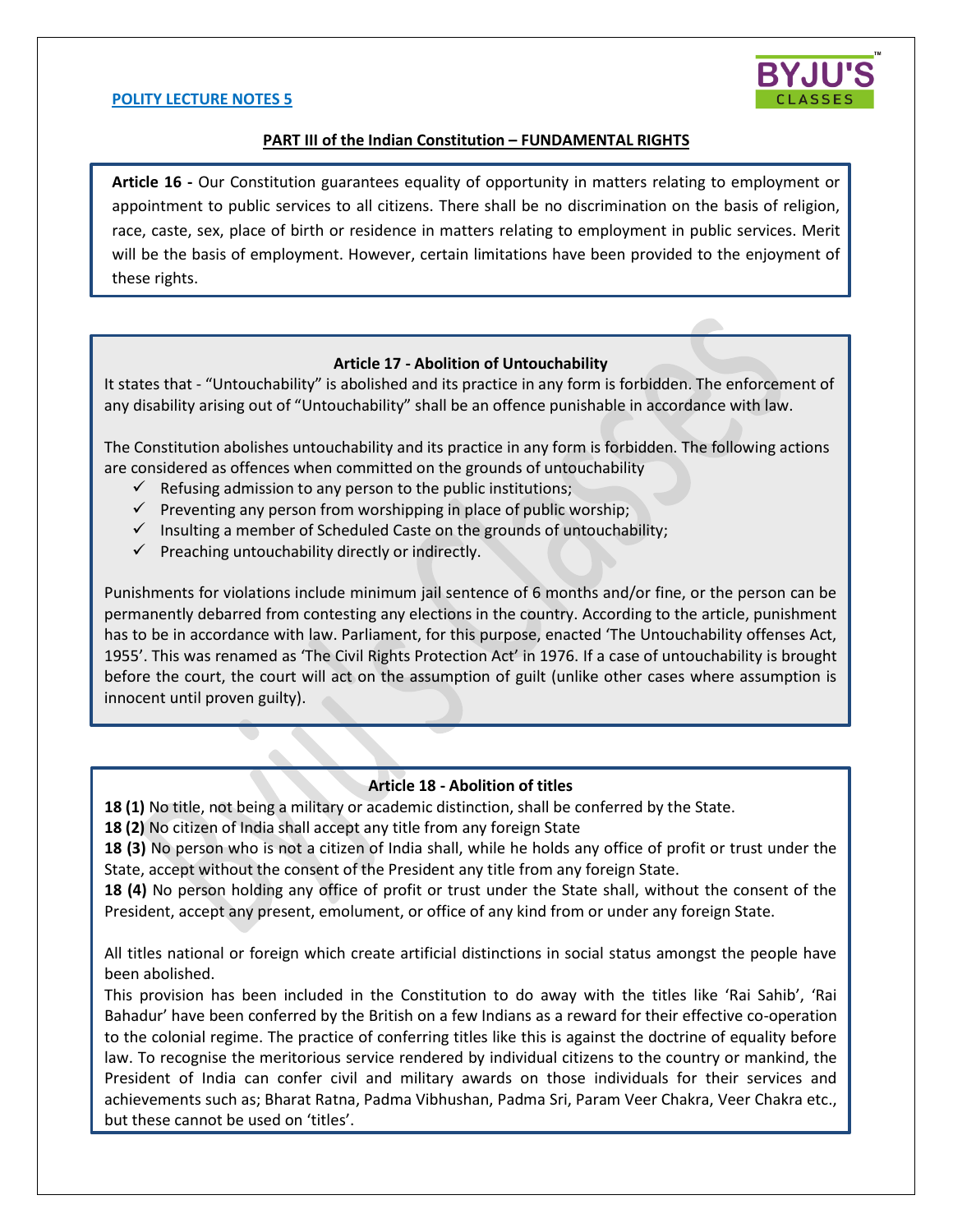## **Right to Freedom (Article 19 – 22)**

## **Article 19 -**

**The Constitution guarantees the following six Fundamental Freedoms at present:**

- $\checkmark$  Freedom of speech and expression
- $\checkmark$  Freedom to assemble peacefully without arms
- $\checkmark$  Freedom to form associations or unions
- $\checkmark$  Freedom to move freely throughout the territory of India
- $\checkmark$  Freedom to reside and settle in any part of the territory of India
- $\checkmark$  Freedom to practise any profession or to carry on any occupation, trade or business

Freedom of speech and expression is an important freedom. This freedom ensures free and frank speech, discussion and exchange of opinions. It includes the freedom of the press. However these freedoms like freedom of speech and expression are not absolute. The state is empowered to impose reasonable restrictions on the exercise of this right in the interest of security of the state, public order, morality etc.

**Concept of Inferred Rights:** Article 19 (1) (a) gives the right to Freedom of speech and expression. This also means that a person can stay silent if he wishes to. This can be inferred from Article 19 (1) (a). Hence, there are rights in the constitution which can be inferred from the given rights. This is Concept of Inferred Rights.

Explaining the scope of freedom of speech and expression Supreme Court has said that the words "freedom of speech and expression" must be broadly constructed to include the freedom to circulate one's views by words of mouth or in writing or through audio visual instrumentalities. It therefore includes the right to propagate one's views through the print media or through any other communication channel e.g. the radio and the television. Every citizen of this country therefore has the right to air his or their views through the printing and or the electronic media subject of course to permissible restrictions imposed under Article 19(2) of the Constitution.

**Freedom of Press**: The fundamental right of the freedom of press implicit in the right the freedom of speech and expression is essential for the political liberty and proper functioning of democracy. The Indian Press Commission says that "Democracy can thrive not only under the vigilant eye of legislature, but also under the care and guidance of public opinion and the press is par excellence, the vehicle through which opinion can become articulate." Unlike the American Constitution, Art. 19(1) (a) of the Indian Constitution does not expressly mention the liberty of the press but it has been held that liberty of the press is included in the freedom of speech and expression. The editor of a press for the manager is merely exercising the right of the expression, and therefore, no special mention is necessary of the freedom of the press. Freedom of press is the heart of social and political intercourse. It is the primary duty of the courts to uphold the freedom of press and invalidate all laws or administrative actions, which interfere with it contrary to the constitutional mandate.

**Grounds of Restrictions:** Clause (2) of Article 19 contains the grounds on which restrictions on the freedom of speech and expression can be imposed

**Security of State:** Under Article 19(2) reasonable restrictions can be imposed on freedom of speech and expression in the interest of security of State. The term "security of state" refers only to serious and aggravated forms of public order e.g. rebellion, waging war against the State, insurrection and not ordinary breaches of public order and public safety, e.g. unlawful assembly, riot, affray. Thus speeches or expression on the part of an individual, which incite to or encourage the commission of violent crimes, such as, murder are matters, which would undermine the security of State.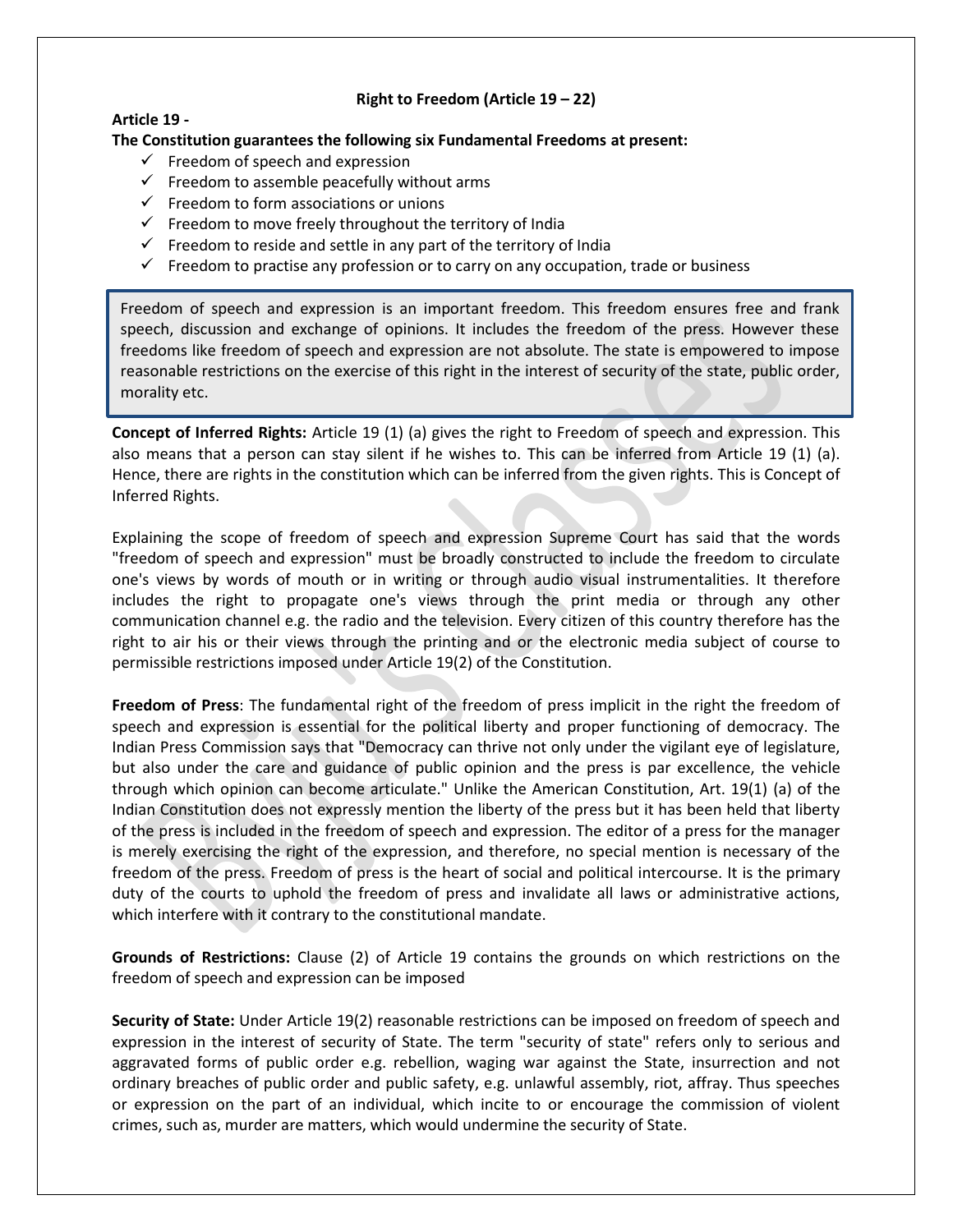**Friendly relations with foreign states:** This ground was added by the constitution (First Amendment) Act, 1951. The object behind the provision is to prohibit unrestrained malicious propaganda against a foreign friendly state, which may jeopardise the maintenance of good relations between India, and that state. No similar provision is present in any other Constitution of the world. In India, the Foreign Relations Act, (XII of 1932) provides punishment for libel by Indian citizens against foreign dignitaries. Interest of friendly relations with foreign States, would not justify the suppression of fair criticism of foreign policy of the Government.

**Public Order:** This ground was added by the Constitution (First Amendment) Act. 'Public order' is an expression of wide connotation and signifies "that state of tranquillity which prevails among the members of political society as a result of internal regulations enforced by the Government which they have established."

Freedom of assembly is not absolute but restricted. The assembly must be must be non-violent and must not cause any breach of public peace. If the assembly is riotous then it is not protected under Article 19 (1) (b) and reasonable restrictions may be imposed.

Freedom to form Associations includes association of political, social or cultural. Further, it also gives the right to join or not join associations or right to continue or not to continue with any association. It also gives the right to form trade unions. Article 33 of the constitution empowers the to pass a law restricting the right to form political association to members of armed forces, persons employed in any bureau or other organizations established by the state for the purpose of intelligence or counter intelligence, persons employed in or in connection with the telecommunications system.

Freedom of movement guarantees to the citizens the right to move freely throughout the territory of India. But this can restricted on the grounds of Security, Public order or for protecting the interests of the scheduled tribes.

Freedom of Residence provides the right to reside or settle down throughout the territory of India. This right is subject to certain reasonable restriction in areas like scheduled areas or border areas.

Freedom of Trade and Occupation guarantees all citizens right to choose any profession, occupation, trade or business. This right can be restricted by the state under Clause 6 which includes

- $\checkmark$  Imposing reasonable restrictions in the interest of general public
- $\checkmark$  Prescribing professional or technical qualifications necessary for carrying on any profession, trade or business to the exclusion of private citizens, wholly or partially.

These freedoms can be suspended during the State of National Emergency. As soon as the State of National Emergency is declared under Article 352, the above- mentioned freedoms except the right to life and liberty, automatically remain suspended as long as the State of National Emergency continues. All these freedoms get restored as soon as the proclamation of National Emergency is lifted.

# **Article 20 – Protection in respect of conviction for offences**

**20 (1)** No person shall be convicted of any offence except for violation of a law in force at the time of the commission of the Act charged as an offence, nor be subjected to a penalty greater than that which might have been inflicted under the law in force at the time of the commission of the offence.

**20 (2)** No person shall be prosecuted and punished for the same offence more than once